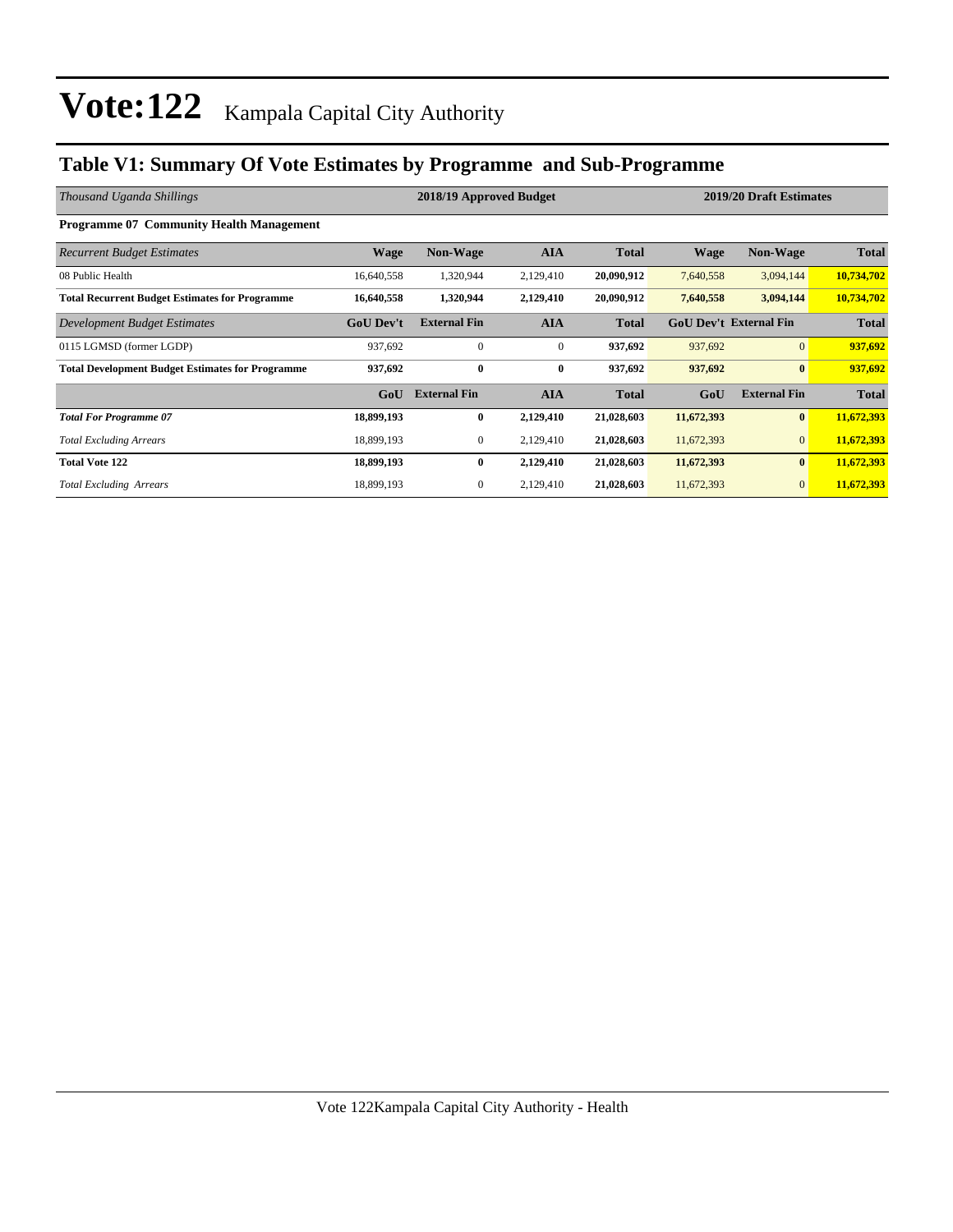### **Table V2: Summary Vote Estimates by Item**

| Thousand Uganda Shillings                                     |            | 2018/19 Approved Budget |            | 2019/20 Draft Estimates |            |                     |              |
|---------------------------------------------------------------|------------|-------------------------|------------|-------------------------|------------|---------------------|--------------|
|                                                               | GoU        | <b>External Fin</b>     | <b>AIA</b> | <b>Total</b>            | GoU        | <b>External Fin</b> | <b>Total</b> |
| <b>Employees, Goods and Services (Outputs Provided)</b>       | 17,157,209 | $\bf{0}$                | 2,129,410  | 19,286,619              | 9,930,409  | $\bf{0}$            | 9,930,409    |
| 211101 General Staff Salaries                                 | 16,640,558 | $\bf{0}$                | $\bf{0}$   | 16,640,558              | 7,640,558  | $\bf{0}$            | 7,640,558    |
| 221002 Workshops and Seminars                                 | 0          | $\bf{0}$                | 80,510     | 80,510                  | 90,000     | $\bf{0}$            | 90,000       |
| 221009 Welfare and Entertainment                              | 110,651    | $\bf{0}$                | 170,400    | 281,051                 | 161,051    | $\bf{0}$            | 161,051      |
| 223005 Electricity                                            | 90,000     | $\bf{0}$                | 68,000     | 158,000                 | 188,000    | $\bf{0}$            | 188,000      |
| 223006 Water                                                  | 49,600     | $\bf{0}$                | 25,000     | 74,600                  | 74,600     | $\bf{0}$            | 74,600       |
| 224001 Medical Supplies                                       | 120,000    | $\bf{0}$                | 1,183,000  | 1,303,000               | 773,000    | $\bf{0}$            | 773,000      |
| 224004 Cleaning and Sanitation                                | 56,400     | $\bf{0}$                | 602,500    | 658,900                 | 863,200    | $\bf{0}$            | 863,200      |
| 224005 Uniforms, Beddings and Protective Gear                 | 90,000     | $\bf{0}$                | $\bf{0}$   | 90,000                  | 90,000     | $\bf{0}$            | 90,000       |
| 228003 Maintenance – Machinery, Equipment &<br>Furniture      | 0          | $\bf{0}$                | $\bf{0}$   | 0                       | 50,000     | $\bf{0}$            | 50,000       |
| <b>Grants, Transfers and Subsides (Outputs Funded)</b>        | 804,293    | $\bf{0}$                | $\bf{0}$   | 804,293                 | 804,293    | $\bf{0}$            | 804,293      |
| 263321 Conditional trans. Autonomous Inst (Wage<br>subvention | 804,293    | $\bf{0}$                | $\bf{0}$   | 804,293                 | 804,293    | $\bf{0}$            | 804,293      |
| <b>Investment (Capital Purchases)</b>                         | 937,692    | $\bf{0}$                | $\bf{0}$   | 937,692                 | 937,692    | $\bf{0}$            | 937,692      |
| 312101 Non-Residential Buildings                              | 806,692    | $\bf{0}$                | $\bf{0}$   | 806,692                 | 806,691    | $\bf{0}$            | 806,691      |
| 312212 Medical Equipment                                      | 131,000    | $\bf{0}$                | $\bf{0}$   | 131,000                 | 131,001    | $\bf{0}$            | 131,001      |
| <b>Grand Total Vote 122</b>                                   | 18,899,193 | $\bf{0}$                | 2,129,410  | 21,028,603              | 11,672,393 | $\bf{0}$            | 11,672,393   |
| <b>Total Excluding Arrears</b>                                | 18,899,193 | $\boldsymbol{0}$        | 2,129,410  | 21,028,603              | 11,672,393 | $\mathbf{0}$        | 11,672,393   |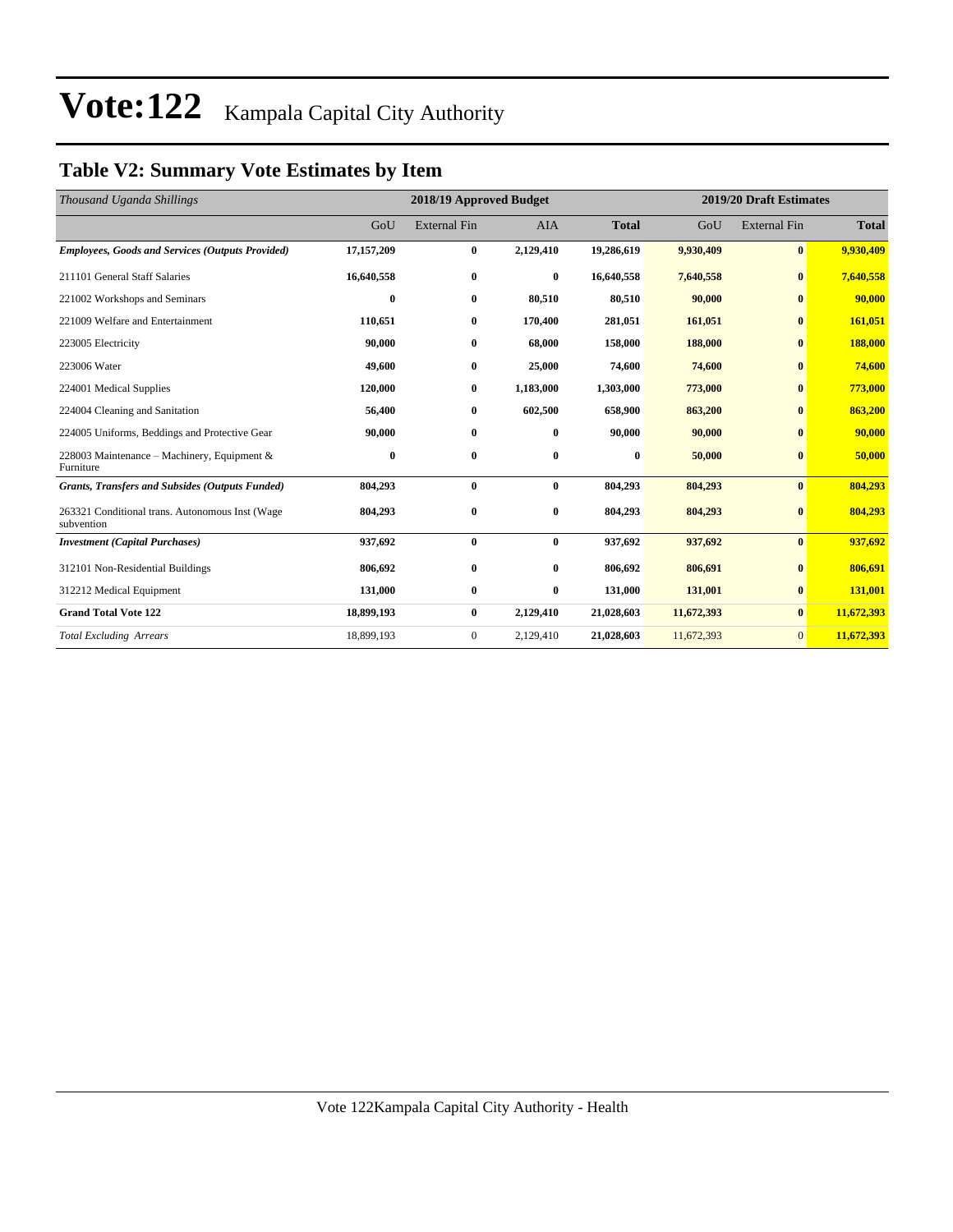### **Table V3: Detailed Estimates by Programme, Sub Programme, Output and Item**

#### *Programmme 07 Community Health Management*

*Recurrent Budget Estimates*

#### **SubProgramme 08 Public Health**

| Thousand Uganda Shillings                                     |                       | 2018/19 Approved Budget |                           |                       | 2019/20 Draft Estimates |                       |                         |
|---------------------------------------------------------------|-----------------------|-------------------------|---------------------------|-----------------------|-------------------------|-----------------------|-------------------------|
| <b>Outputs Provided</b>                                       | Wage                  | Non Wage                | <b>AIA</b>                | <b>Total</b>          | Wage                    | Non Wage              | <b>Total</b>            |
| Output 080702 Monitoring and Inspection of Urban Health Units |                       |                         |                           |                       |                         |                       |                         |
| 221002 Workshops and Seminars                                 | $\boldsymbol{0}$      | $\overline{0}$          | $\overline{0}$            | $\bf{0}$              | $\overline{0}$          | 90,000                | 90,000                  |
| 224001 Medical Supplies                                       | $\mathbf{0}$          | $\overline{0}$          | $\overline{0}$            | $\bf{0}$              | $\mathbf{0}$            | 250,000               | 250,000                 |
| <b>Total Cost of Output 02</b>                                | $\pmb{\theta}$        | 0                       | 0                         | $\boldsymbol{\theta}$ | $\boldsymbol{\theta}$   | 340,000               | 340,000                 |
| Output 080703 Primary Health Care Services (Wages)            |                       |                         |                           |                       |                         |                       |                         |
| 211101 General Staff Salaries                                 | 16,640,558            | $\boldsymbol{0}$        | $\mathbf{0}$              | 16,640,558            | 7,640,558               | $\mathbf{0}$          | 7,640,558               |
| <b>Total Cost of Output 03</b>                                | 16,640,558            | 0                       | 0                         | 16,640,558            | 7,640,558               | $\boldsymbol{\theta}$ | 7,640,558               |
| Output 080704 Primary Health Care Services (Operations)       |                       |                         |                           |                       |                         |                       |                         |
| 221002 Workshops and Seminars                                 | $\boldsymbol{0}$      | $\boldsymbol{0}$        | 80,510                    | 80,510                | $\mathbf{0}$            | $\mathbf{0}$          | $\bf{0}$                |
| 221009 Welfare and Entertainment                              | $\boldsymbol{0}$      | 110,651                 | 170,400                   | 281,051               | $\boldsymbol{0}$        | 161,051               | 161,051                 |
| 223005 Electricity                                            | $\mathbf{0}$          | 90,000                  | 68,000                    | 158,000               | $\boldsymbol{0}$        | 188,000               | 188,000                 |
| 223006 Water                                                  | $\mathbf{0}$          | 49,600                  | 25,000                    | 74,600                | $\mathbf{0}$            | 74,600                | 74,600                  |
| 224001 Medical Supplies                                       | $\mathbf{0}$          | 120,000                 | 1,183,000                 | 1,303,000             | $\mathbf{0}$            | 523,000               | 523,000                 |
| 224004 Cleaning and Sanitation                                | $\mathbf{0}$          | 56,400                  | 602,500                   | 658,900               | $\boldsymbol{0}$        | 863,200               | 863,200                 |
| 224005 Uniforms, Beddings and Protective Gear                 | $\boldsymbol{0}$      | 90,000                  | $\boldsymbol{0}$          | 90,000                | $\overline{0}$          | 90,000                | 90,000                  |
| 228003 Maintenance - Machinery, Equipment & Furniture         | $\boldsymbol{0}$      | $\boldsymbol{0}$        | $\boldsymbol{0}$          | $\bf{0}$              | $\boldsymbol{0}$        | 50,000                | 50,000                  |
| <b>Total Cost of Output 04</b>                                | $\boldsymbol{\theta}$ | 516,651                 | 2,129,410                 | 2,646,061             | $\boldsymbol{\theta}$   | 1,949,851             | 1,949,851               |
| <b>Total Cost Of Outputs Provided</b>                         | 16,640,558            | 516,651                 | 2,129,410                 | 19,286,619            | 7,640,558               | 2,289,851             | 9,930,409               |
| <b>Outputs Funded</b>                                         | Wage                  | Non Wage                | AIA                       | <b>Total</b>          | Wage                    | Non Wage              | <b>Total</b>            |
| <b>Output 080751 Provision of Urban Health Services</b>       |                       |                         |                           |                       |                         |                       |                         |
| 263321 Conditional trans. Autonomous Inst (Wage subvention    | $\boldsymbol{0}$      | 804,293                 | $\mathbf{0}$              | 804,293               | $\mathbf{0}$            | 804,293               | 804,293                 |
| o/w PHC Transfer to NGO hospitals                             | $\boldsymbol{\theta}$ | $\boldsymbol{\theta}$   | $\boldsymbol{\mathit{0}}$ | $\bf{0}$              | $\boldsymbol{\theta}$   | 804,293               | 804,293                 |
| o/w Transfers to NGO Hospitals                                | $\theta$              | 804,293                 | 0                         | 804,293               | $\theta$                | $\boldsymbol{\theta}$ | $\overline{\mathbf{0}}$ |
| <b>Total Cost of Output 51</b>                                | $\boldsymbol{\theta}$ | 804,293                 | 0                         | 804,293               | $\boldsymbol{\theta}$   | 804,293               | 804,293                 |
| <b>Total Cost Of Outputs Funded</b>                           | $\bf{0}$              | 804,293                 | $\bf{0}$                  | 804,293               | $\bf{0}$                | 804,293               | 804,293                 |
| <b>Total Cost for SubProgramme 08</b>                         | 16,640,558            | 1,320,944               | 2,129,410                 | 20,090,912            | 7,640,558               | 3,094,144             | 10,734,702              |
| <b>Total Excluding Arrears</b>                                | 16,640,558            | 1,320,944               | 2,129,410                 | 20,090,912            | 7,640,558               | 3,094,144             | 10,734,702              |
| <b>Development Budget Estimates</b>                           |                       |                         |                           |                       |                         |                       |                         |